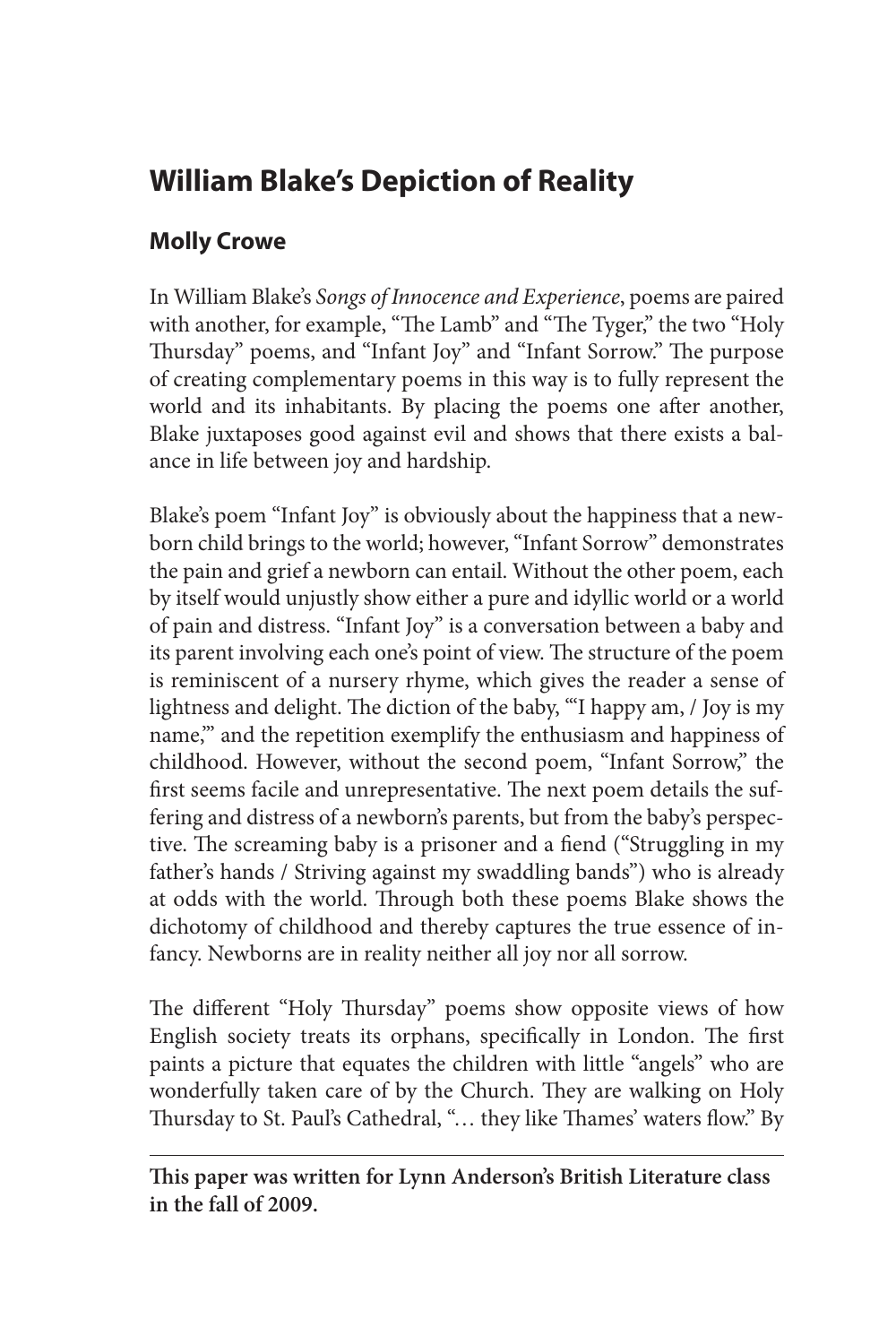## 2 Molly Crowe

comparing the children to lambs, flowers, and angels, Blake reinforces his point that all the orphans are innocent and joyous. Blake stresses that they are happy and blissfully singing—"[T]hey raise to heaven the voice of song" —because they are well looked after by the Church: "Beneath them sit the aged men, wise guardians of the poor." But he then argues against this sanguine view of English society with the next "Holy Thursday" poem. He uses the technique of short rhetorical questions to show how ashamed people should be of the way society treats orphans and the horrible conditions they are made to endure. He expresses outrage and disappointment because even in such a "rich and fruitful land" babes can be reduced to misery. Each poem shows opposite ends of the spectrum. One tells the reader of a joyful scene of nurtured orphans and the other condemns a supposedly Christian society for its lack of benevolence. Blake needs both to correctly depict the reality of the time and the situation the children are in.

Lastly, Blake pairs "The Lamb" with "The Tyger." These two poems represent opposing forces: good and evil. "The Lamb" is written from a child's point of view and begins by asking about the lamb's origin. The question, "Little Lamb, who made thee?" is answered in the second stanza: by he who "calls himself a Lamb." The structure of the poem, the question and answer, and the fact that a child is the speaker exemplifies the naïveté and gentleness of the lamb itself and what the lamb represents, Jesus. The second stanza characterizes the creator, Jesus, as meek and mild. Both the lamb and Jesus symbolize all that is good and peaceful in the world and the idea that God must be compassionate to create such a wondrous thing. However, the next poem, "The Tyger," exemplifies the opposite of the lamb. The tiger is representative of the violence and malice that exist in the world. The structure of this poem is similar to "The Lamb"; it poses the question, how could God create such a beautiful yet monstrous being as a tiger? Blake equates God to a blacksmith: "What the hammer? What the chain? / In what furnace was thy brain?" The entire poem consists of questions, all asking, "What immortal hand or eye / Dare frame thy fearful symmetry?" or, in other words, what kind of God could allow such evil and violence in the world? Both "The Lamb" and "The Tyger" interrogate the creator of such creatures, and when the poems are put together, the question is